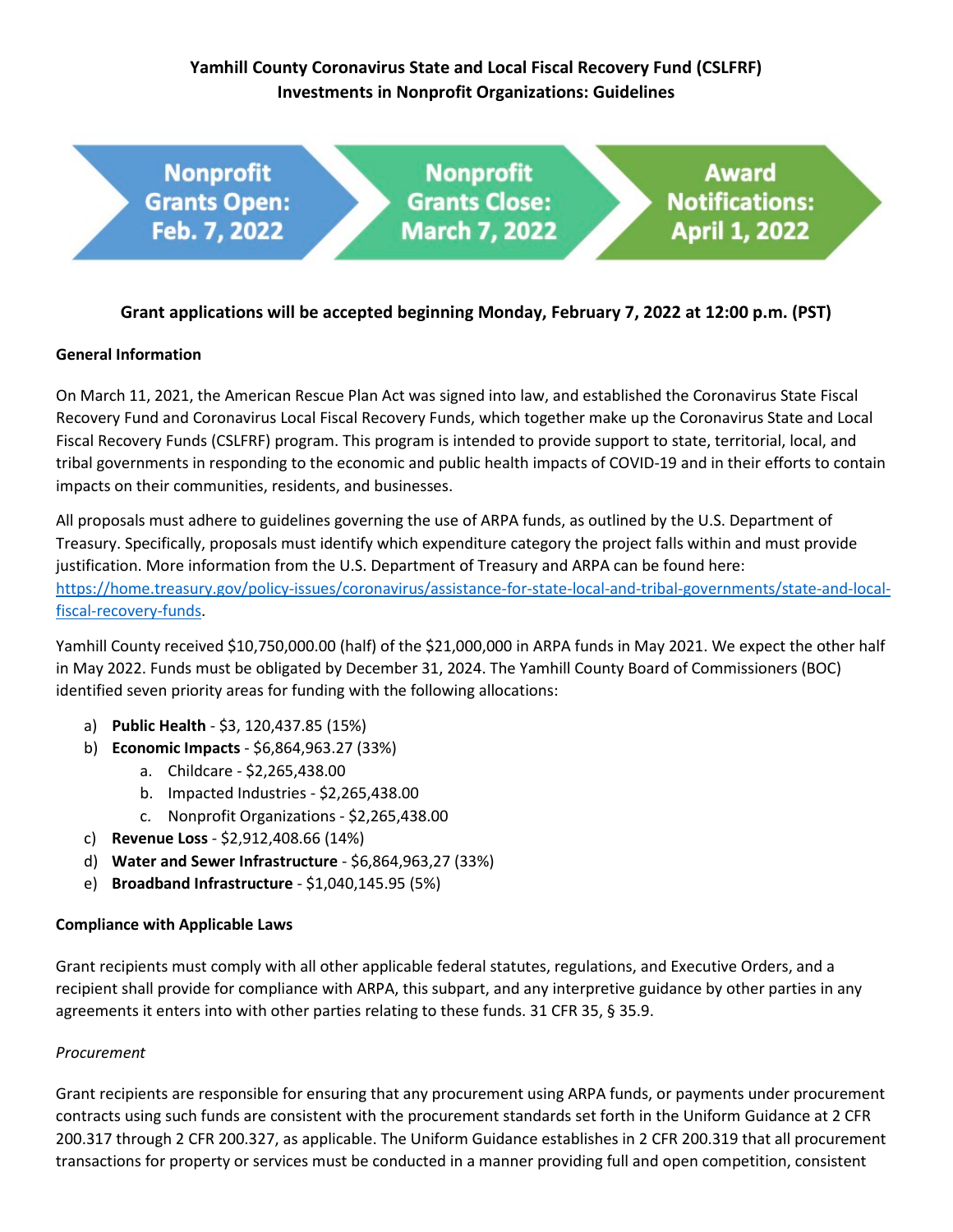with standards outlined in 2 CFR 200.320, which allows for non-competitive procurements only in circumstances where at least one of the conditions below is true: the item is below the micro-purchase threshold; the item is only available from a single source; the public exigency or emergency will not permit a delay from publicizing a competitive solicitation; or after solicitation of a number of sources, competition is determined inadequate. The Uniform Guidance requires an infrastructure for competitive bidding and contractor oversight, including maintaining written standards of conduct and prohibitions on dealing with suspended or debarred parties.

# *Fair Labor*

The interim federal rule projects use strong labor standards, including project labor agreements and community benefits agreements that offer wages at or above the prevailing rate and include local hire provisions, not only to promote effective and efficient delivery of high-quality infrastructure projects but also to support the economic recovery through strong employment opportunities for workers. 86 FR 26786 Section II.D (hereinafter "Rule). The Oregon Prevailing Wage Law requires the prevailing wage rates established by the Oregon Department of Labor & Industry be paid on public works contracts. Projects using ARPA funds will be required to comply with the Oregon Prevailing Wage law. For projects over \$10 million, recipients may report that all laborers and mechanics employed by contractors and subcontractors are paid wages at rates not less than those in the Davis-Bacon Act. U.S.

# *OEPA/NEPA*

The US Department of Treasury delegates to its recipients the legal authority to comply with either the National Environmental Policy Act or the Oregon Environmental Policy Act (OEPA). OEPA requires state agencies to carry out its policies through the use of a systematic, interdisciplinary analysis of state actions that have an impact on Oregon's human environment. ARPA funded projects will need to comply with the requirements of OEPA.

## *Audit*

Grant recipients that expend more than \$750,000 in Federal awards during their fiscal year will be subject to an audit under the Single Audit Act and its implementing regulation at 2 CFR Part 200, Subpart F regarding audit requirements. Subrecipients may also refer to the Office of Management and Budget (OMB) Compliance Supplements for audits of federal funds and related guidance and the Federal Audit Clearinghouse to see examples and single audit submissions. Rule at 26786 Section III.C.

# *Recoupment*

Any amount used in violation of § 35.5, § 35.6, or § 35.7 may be identified at any time prior to December 31, 2026.

# *Reporting*

Grant recipients will be required to submit quarterly project and expenditure reports Quarterly progress reports will be available through the online portal and due according to the following schedule:

- a. June 30, 2022
- b. September 30, 2022
- c. December 31, 2022
- d. March 31, 2023

Reporting is required as part of the federal ARPA requirements and state level transparency. Failure to comply with reporting requirements may result in delays of reimbursement to recoupment of costs or canceling awards.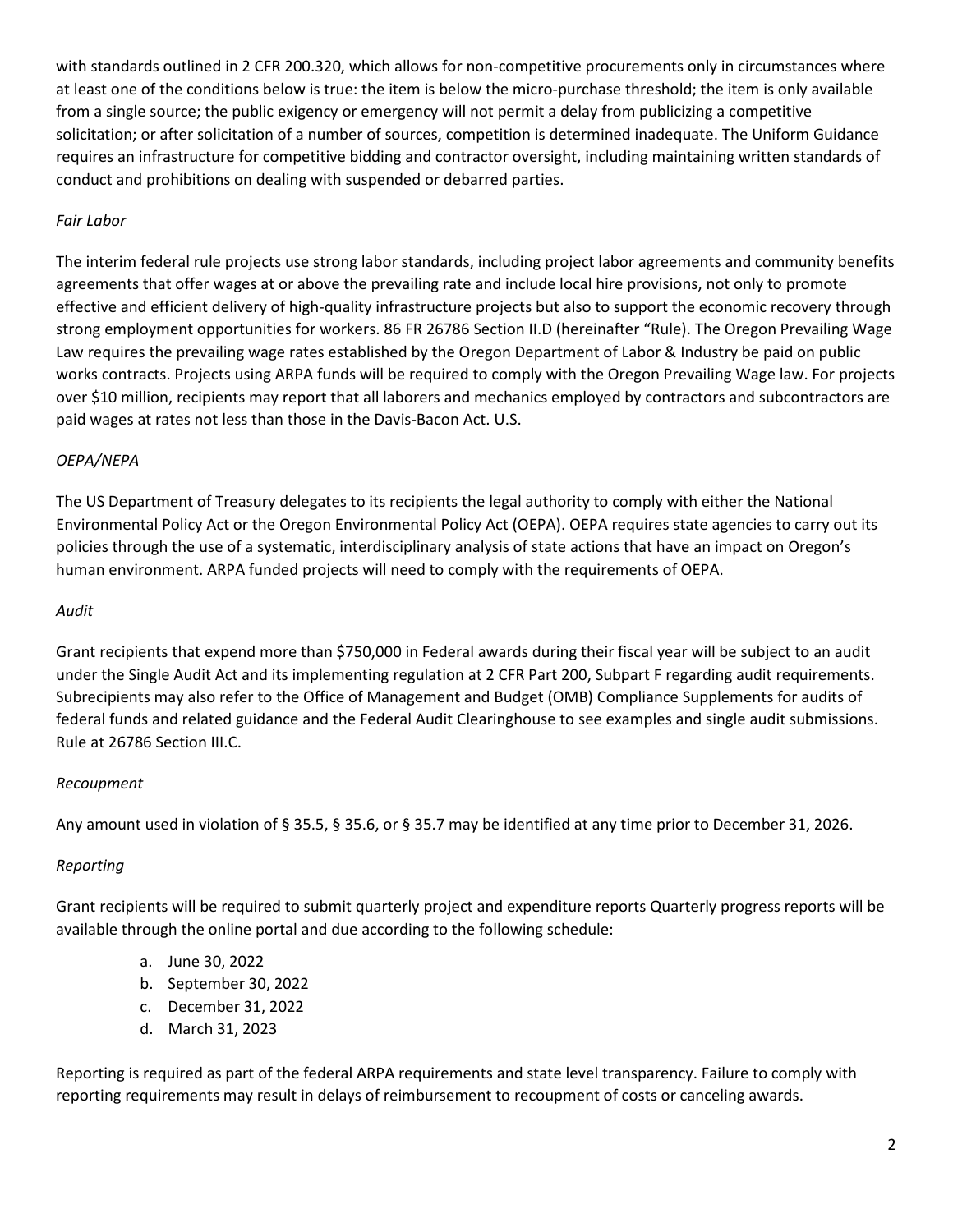# *Recordkeeping*

Awardees must maintain records and financial documents for five years after all funds have been expended or returned to Treasury. Wherever practicable, such records should be collected, transmitted, and stored in open and machinereadable formats. Awardees must agree to provide or make available such records to Yamhill County upon request.

# *Civil Rights Compliance*

Recipients of Federal financial assistance from the Treasury are required to meet legal requirements relating to nondiscrimination and nondiscriminatory use of Federal funds. Those requirements include ensuring that entities receiving Federal financial assistance from the Treasury do not deny benefits or services, or otherwise discriminate on the basis of race, color, national origin (including limited English proficiency), disability, age, or sex (including sexual orientation and gender identity), in accordance with the following authorities: Title VI of the Civil Rights Act of 1964 (Title VI) Public Law 88-352, 42 U.S.C. 2000d-1 et seq., and the Department's implementing regulations, 31 CFR part 22; Section 504 of the Rehabilitation Act of 1973 (Section 504), Public Law 93-112, as amended by Public Law 93-516, 29 U.S.C. 794; Title IX of the Education Amendments of 1972 (Title IX), 20 U.S.C. 1681 et seq., and the Department's implementing regulations, 31 CFR part 28; Age Discrimination Act of 1975, Public Law 94-135, 42 U.S.C. 6101 et seq., and the Department implementing regulations at 31 CFR part 23.

In order to carry out its enforcement responsibilities under Title VI of the Civil Rights Act, Treasury will collect and review information from recipients to ascertain their compliance with the applicable requirements before and after providing financial assistance. Treasury's implementing regulations, 31 CFR part 22, and the Department of Justice (DOJ) regulations, Coordination of Non-discrimination in Federally Assisted Programs, 28 CFR part 42, provide for the collection of data and information from recipients (see 28 CFR 42.406). Treasury may request that recipients submit data for post-award compliance reviews, including information such as a narrative describing their Title VI compliance status.

# **How to Apply**

Proposals may be submitted February 7, 2022 through March 7, 2022 via the Yamhill County online grant portal. All proposals received will be reviewed and ranked by a selection committee appointed by the BOC. Reviews will take place March 8-30, 2022. Once reviewed, recommendations for all proposals will be submitted to the BOC for approval on March 31, 2022, and notifications will be emailed on Friday, April 1, 2022 at 4:00 p.m. All applicants, project descriptions, and awardees will be posted on the Yamhill County website in April 2022.

# **Eligible Applicants**

Qualified nonprofit applicants must be located within Yamhill County, and may include:

- Registered 501(c)(3) nonprofit corporations
- Registered 501(c)(6) nonprofit corporations
- Housing Authorities
- Other registered nonprofit corporations that meet ARPA eligibility guidelines

#### **Yamhill County Investments in Nonprofit Organizations Grant Categories**

- 1. Planning/Technical Assistance Grants *up to \$150,000 per project*
- 2. General Operating Grants *up to \$250,000 per project*
- 3. Program and Project Grants *up to \$250,000 per project*
- 4. Capacity Building Grants *up to \$250,000 per project*
- 5. Capital Purchase/Construction/Acquisition Grants *up to \$500,000 per project*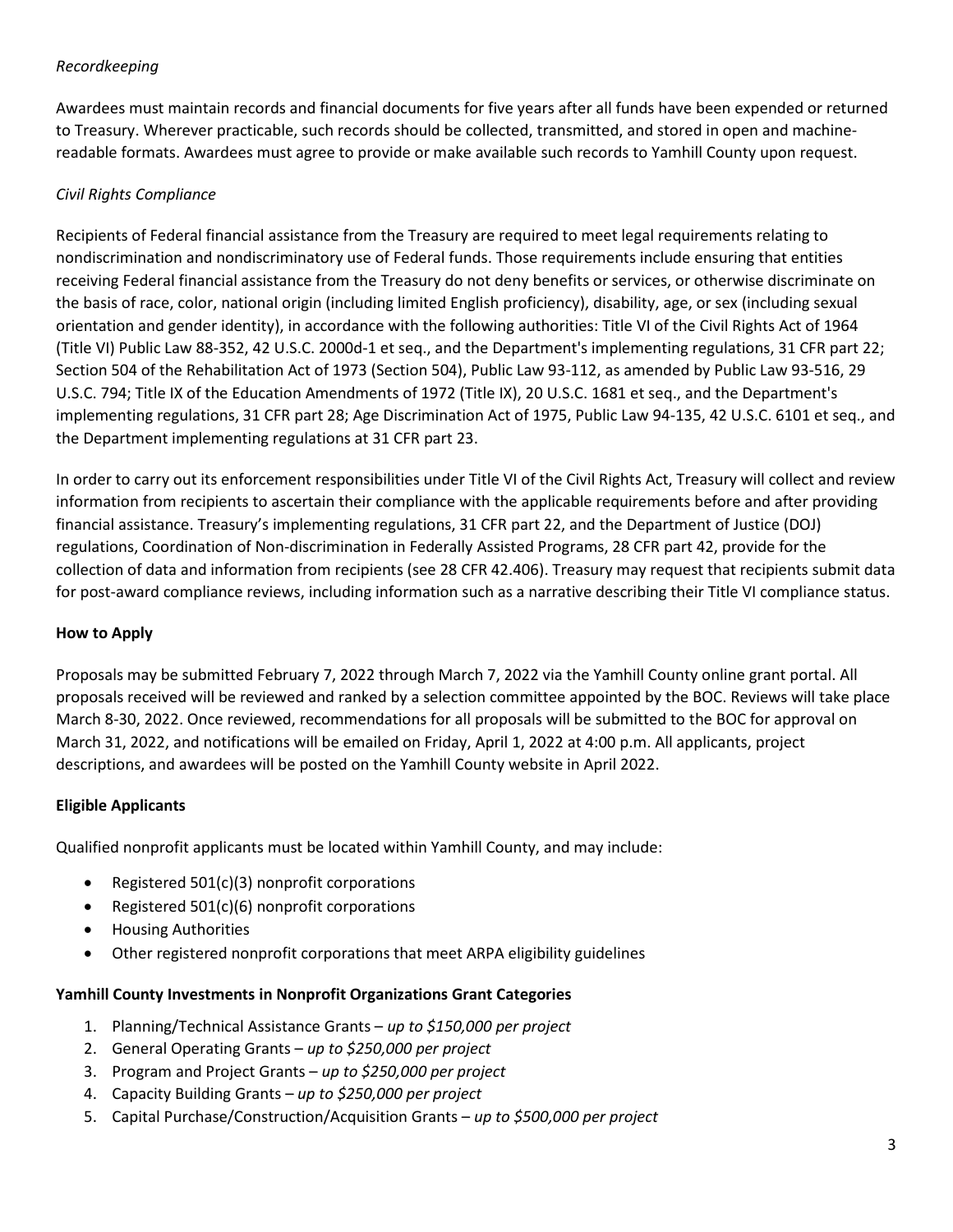### **Grant Categories Defined**

1. Planning/Technical Assistance Grants

Technical assistance is any form of professional help, guidance or support to be more effective in the performance of an organization's functions. It is an active process with steps to follow; makes use of tools, via process consultation, requires specific skills and focuses on achieving set goals. A planning grant results in a product—a plan of action.

2. General Operating Grants

General operating grants provide maximum flexibility. These are unrestricted funds to cover overhead expenses and administrative costs—everything from salaries and equipment, to rent and paying the electric bill—or to broadly support existing projects or programs.

3. Program and Project Grants

Program and project grants are the most common type of grant award. They are more restrictive, since grant funds can only be used to create, support, or grow the programs or projects described in the grant proposal.

4. Capacity Building Grants

Capacity building grants help an organization expand its overall potential—by establishing or improving internal systems, hiring or training staff, or evaluating overall effectiveness.

5. Capital Purchase/Construction/Acquisition Grants

Capital grants are aimed at constructing new facilities, renovating an existing space, or purchasing costly equipment. Acquisition grants are for the purchase of real property.

# **Eligible Uses**

ARPA provides that SLFRF funds may be used *"to respond to the public health emergency or its negative economic impacts, including assistance to households, small businesses, and nonprofits, or aid to impacted industries such as tourism, travel, and hospitality."* In addition to programs and services, the final rule clarifies that recipients may use funds for capital expenditures that support an eligible COVID-19 public health or economic response. For example, recipients may build certain affordable housing, childcare facilities, schools, hospitals, and other projects consistent with the requirements in this final rule and the Supplementary Information.

In addition, the final rule presumes that an expanded set of households and communities are "impacted" or "disproportionately impacted" by the pandemic, thereby allowing recipients to provide responses to a broad set of households and entities without requiring additional analysis. Further, the final rule provides a broader set of enumerated eligible uses available for these communities as part of COVID-19 public health and economic response, including making affordable housing, childcare, and early learning services eligible in all impacted communities and making certain community development and neighborhood revitalization activities eligible for disproportionately impacted communities.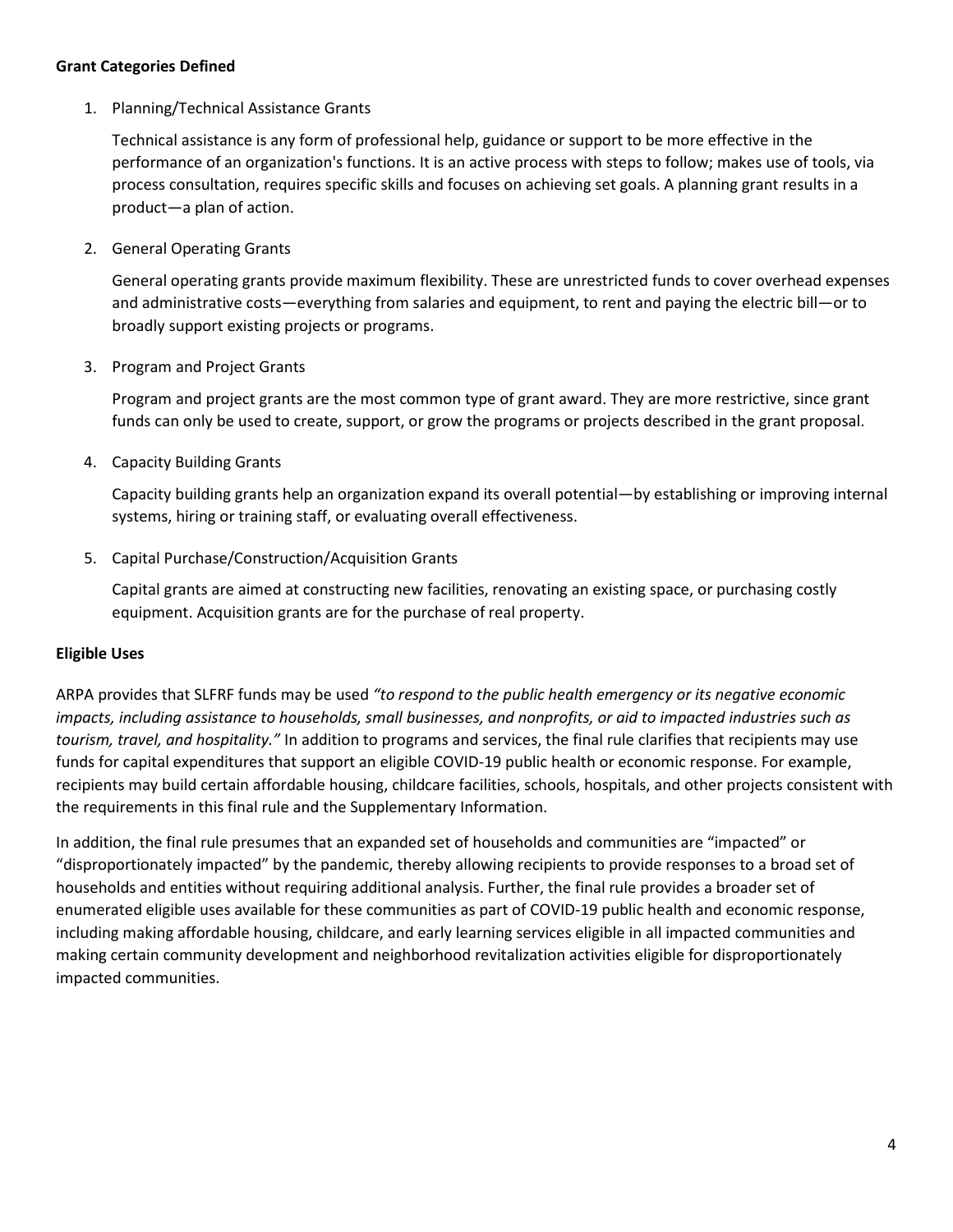### **What Is the Match Requirement?**

Only applicants applying to the Capital Purchase/Acquisition category are required to provide proof of matching funds. Matching contributions may be in the form of in-kind services or cash from local, state or federal sources. However, all contributions must be targeted for expenditure on the project specifically identified in the application.

- Planning/Technical Assistance Grants *No match required*
- General Operating Grants *No match required*
- Program and Project Grants *No match required*
- Capacity Building Grants *No match required*
- Capital Purchase/Construction/Acquisition—Applicants to this category shall pledge *one of* the following matches:
	- a) 50% of the total project budget; *or*
	- b) 100% of the total grant award

Eligible in-kind contributions are those project-specific contributions associated directly with project implementation. If your budget includes in-kind labor, always reference the source for your labor value estimate.

## **Program Timeline**

Applications for the Yamhill County ARPA Investments in Nonprofit Organizations Competitive Grant program must be submitted through the County's online grant portal and are due by **Monday, March 7, 2022 at 6:00 p.m. PST.** Only online applications will be accepted.

All applications will be reviewed and ranked by a selection committee appointed by the BOC.

## **Eligible Projects**

Projects must be located in Yamhill County and demonstrate a critical and necessary investment in community services and resources. Project proposals must respond to the public health emergency or its negative economic impacts, including assistance to households, small businesses, and nonprofits, or aid to impacted industries such as tourism, travel, and hospitality.

#### **Eligible Expenses**

Yamhill County INO funds can be used for a variety of planning, technical assistance, operational, project or program, capacity building, or capital expenses. Below is a sample list of allowable expenses:

- General operating expenses
- Professional services
- Consultants
- Wages and benefits
- Workforce recruitment and retention
- Cleaning and sanitization of supplies and services
- Equipment and supplies (including information technology)
- Behavioral health responses
- Crisis intervention
- Public outreach strategies
- **Other**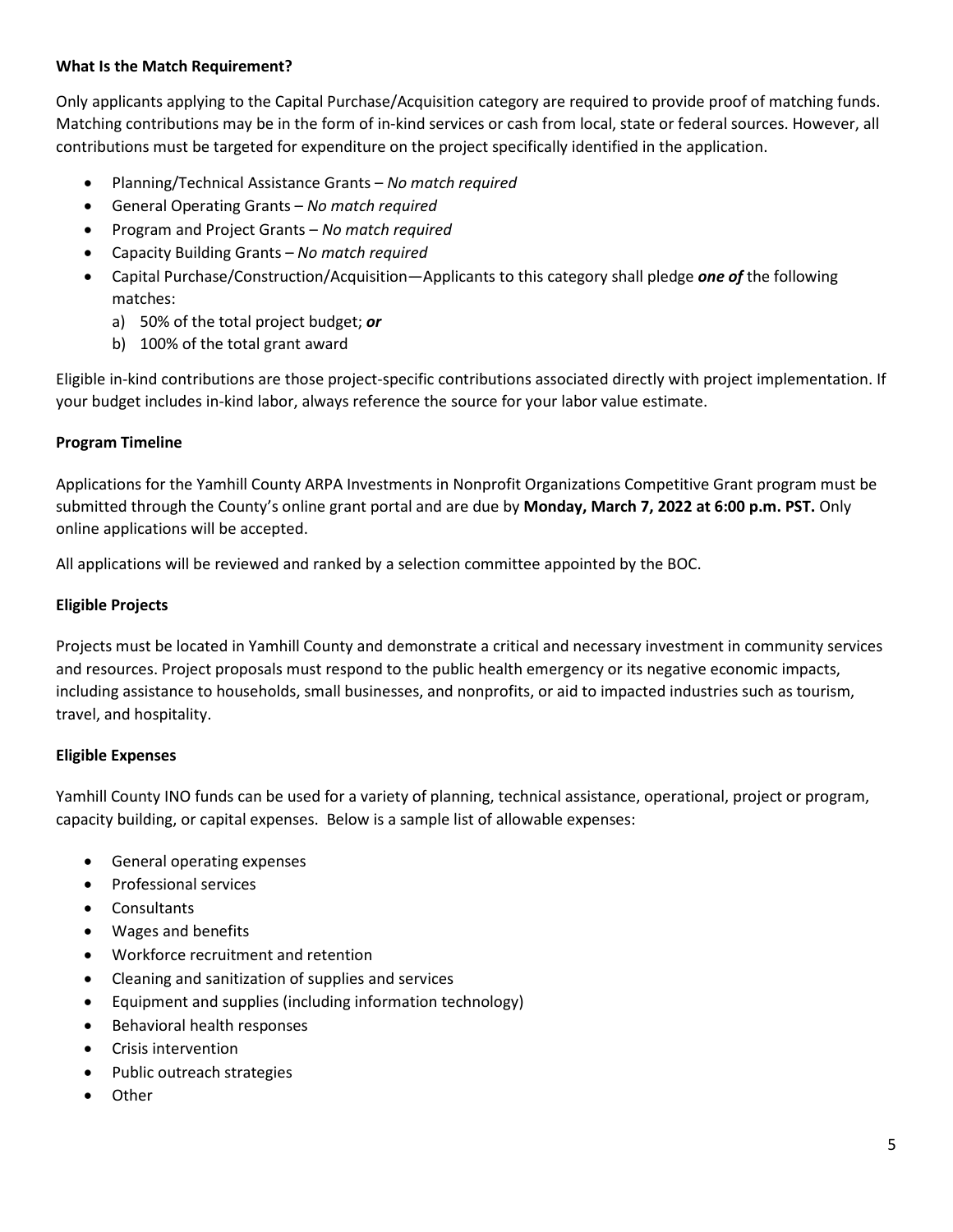## **Ineligible Expenses**

The following types of expenses will not be considered:

- Debt retirement
- Rainy day funds or financial reserves
- Any lobbying or partisan political activity

## **Multiple Applications**

Organizations may submit only **one** application to the Investments in Nonprofit Organizations grant program.

## **Project Period**

The project start date is the execution date of the contract between Yamhill County and the awardee. Projects must be completed within 12 months of the project start date. Costs incurred prior to the contract start date will not be eligible. Any project extensions must be submitted in writing and approved in advance by Yamhill County.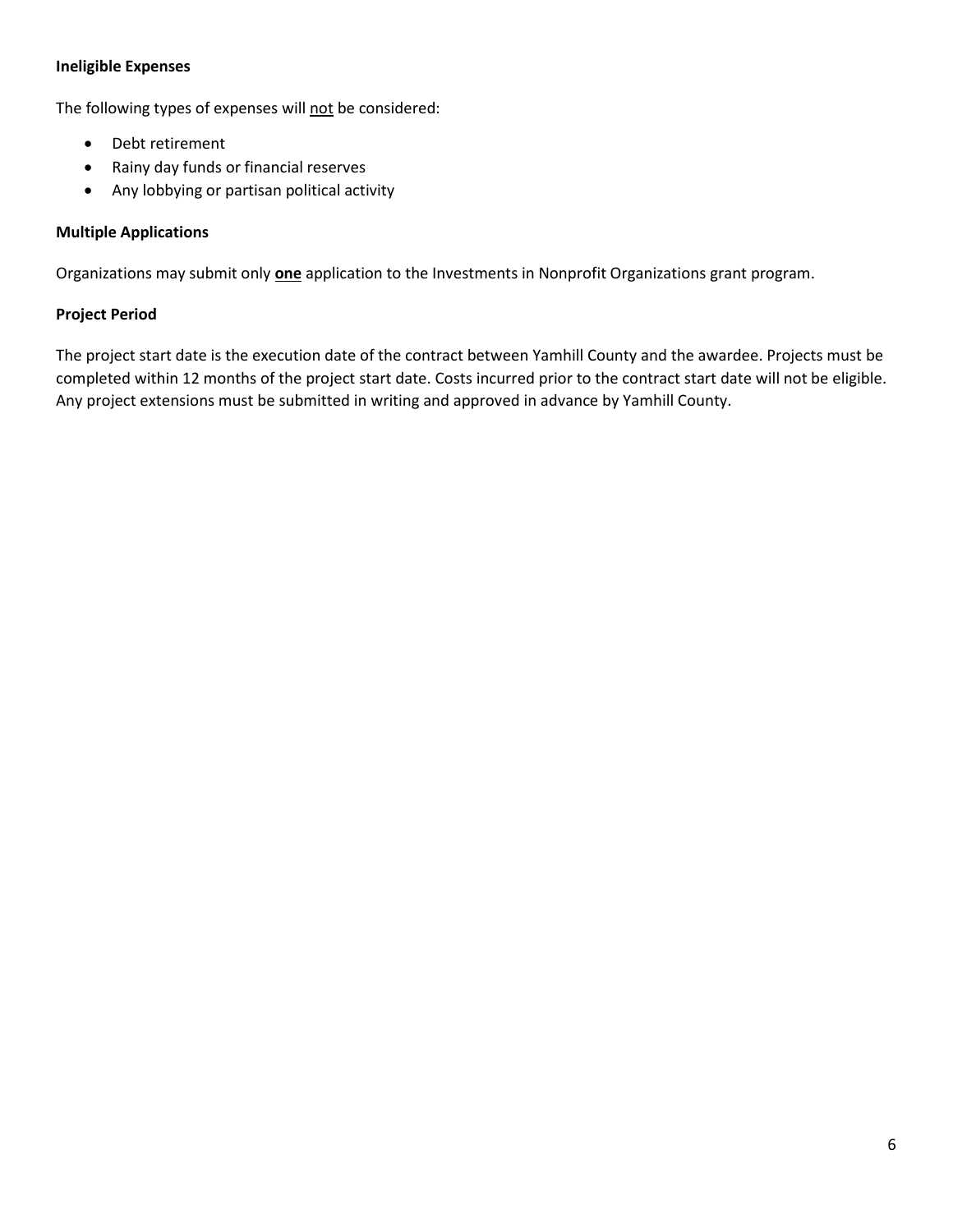# **Yamhill County Coronavirus State and Local Fiscal Recovery Fund (CSLFRF) Investments in Nonprofit Organizations: Application and Budget Forms**

| <b>Question</b>                                                                                                               | <b>Instructions</b>                                                                                                      |  |
|-------------------------------------------------------------------------------------------------------------------------------|--------------------------------------------------------------------------------------------------------------------------|--|
| EXECUTIVE SUMMARY                                                                                                             |                                                                                                                          |  |
| <b>Project Title</b><br>1.                                                                                                    | Maximum 20 words                                                                                                         |  |
| <b>Project Categories</b><br>2.                                                                                               | Planning/Technical Assistance,<br>General Operating, Program/Project,<br>Capacity Building, Capital Purchase/Acquisition |  |
| 3.<br><b>Project Description</b>                                                                                              | Maximum 100 words                                                                                                        |  |
| Describe the impact COVID-19 has had on your<br>4.<br>organization, operations, clients/customers, and<br>revenue generation. | Maximum 500 words                                                                                                        |  |
| ORGANIZATION<br>INFORMATION                                                                                                   |                                                                                                                          |  |
| <b>Agency/Organization</b><br>5.                                                                                              | Maximum 20 words                                                                                                         |  |
| 6.<br><b>Entity Type</b>                                                                                                      | List of eligible entities                                                                                                |  |
| <b>Applicant Mailing Address</b><br>7.                                                                                        | No max                                                                                                                   |  |
| <b>Applicant City, State, ZIP</b><br>8.                                                                                       | Max 50 characters                                                                                                        |  |
| <b>Authorized Person</b><br>9.                                                                                                | Person authorized to enter contract<br>with Yamhill County                                                               |  |
| 10. Authorized Person Title                                                                                                   | Max 50 characters                                                                                                        |  |
| 11. Authorized Person Phone                                                                                                   | Max 10 characters                                                                                                        |  |
| 12. Authorized Person Email                                                                                                   | No max                                                                                                                   |  |
| 13. Project Contact Person                                                                                                    | Person to contact with questions<br>about the proposed project                                                           |  |
| 14. Project Contact Person Title                                                                                              | Max 50 characters                                                                                                        |  |
| 15. Project Contact Person Mailing Address                                                                                    | Max 50 characters                                                                                                        |  |
| 16. Project Contact Person City, State, ZIP                                                                                   | Max 50 characters                                                                                                        |  |
| 17. Project Contact Person Phone                                                                                              | Max 10 characters                                                                                                        |  |
| 18. Project Contact Person Email                                                                                              | No max                                                                                                                   |  |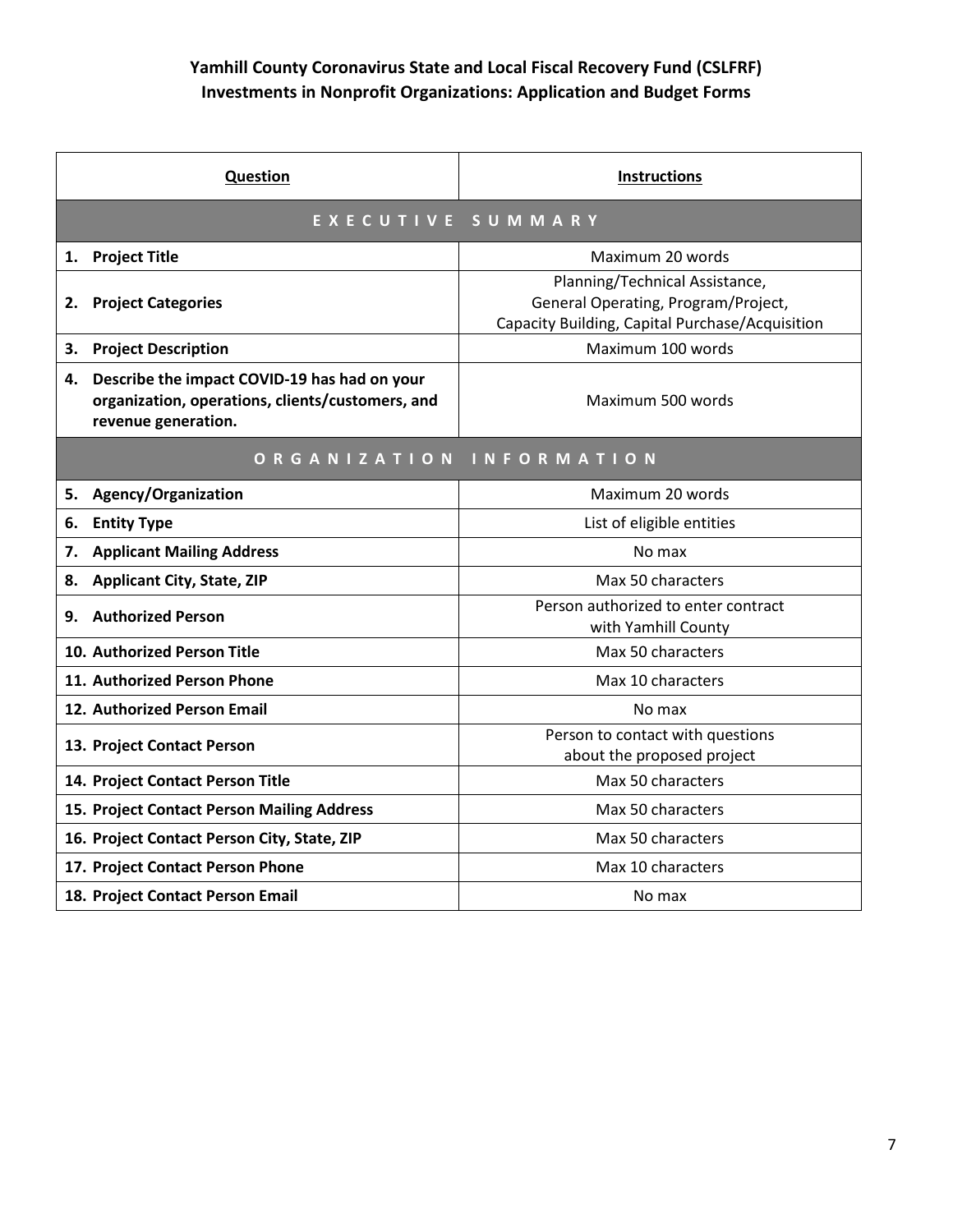| PROBLEM STATEMENT/NEEDS ASSESSMENT                                                                                                                               |                 |  |
|------------------------------------------------------------------------------------------------------------------------------------------------------------------|-----------------|--|
| 19. What is the problem or need your proposal is<br>addressing? Include the following details, as<br>applicable:                                                 |                 |  |
| a) Briefly describe the project you for which                                                                                                                    |                 |  |
| you are requesting funds<br>Describe the problem/need/urgency for<br>b)<br>your program/project                                                                  |                 |  |
| Describe your service area. Who will<br>c)<br>benefit and how.                                                                                                   |                 |  |
| Identify any other organizations in Yamhill<br>d)<br>County that address this need                                                                               | Max 1,000 words |  |
| e) Describe your level of collaboration with<br>other agencies on this project                                                                                   |                 |  |
| f)<br>Is this a new, existing, or changed<br>program? If new, what data supports your<br>approach? If existing, what has been<br>accomplished?                   |                 |  |
| Specifically, how will you use ARPA funds?<br>q)                                                                                                                 |                 |  |
| SOLUTIONS &<br><b>ACTIVITIES</b>                                                                                                                                 |                 |  |
| 20. Describe the specific activities you plan to<br>accomplish and how those activities will lead to<br>change. Include the following details, as<br>applicable: |                 |  |
| a) State 1-3 over-arching project goals                                                                                                                          |                 |  |
| Identify 2-5 objectives/activities for each<br>b)<br>stated goal                                                                                                 |                 |  |
| Methodologies used<br>c)                                                                                                                                         | Max 1,000 words |  |
| Implementation plan<br>$\left( d \right)$                                                                                                                        |                 |  |
| Project/program timeline<br>e)                                                                                                                                   |                 |  |
| Past performance and successes<br>f)                                                                                                                             |                 |  |
| Lessons learned from previous program or<br>g)<br>organization experience                                                                                        |                 |  |
| What significant or lasting impact does this<br>h)<br>project/program propose?                                                                                   |                 |  |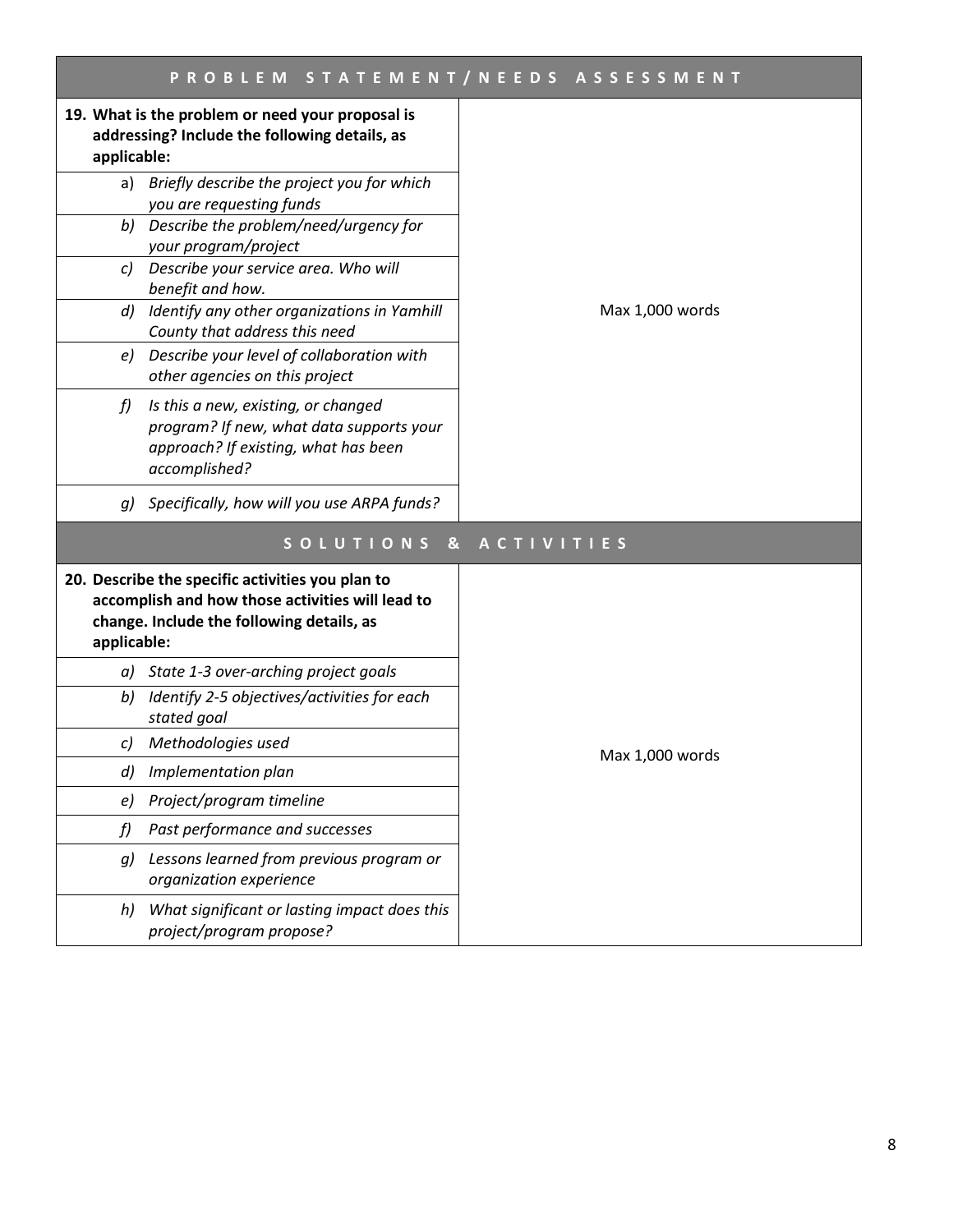| <b>MEASUREMENT</b><br>& EVALUATION                                                                                                                            |                         |  |
|---------------------------------------------------------------------------------------------------------------------------------------------------------------|-------------------------|--|
| 21. Explain do you plan to measure the success of<br>your proposal. Include the following details, as<br>applicable:                                          |                         |  |
| What does success look like?<br>a.                                                                                                                            | Max 500 words           |  |
| Metrics for evaluating outcomes<br>b.                                                                                                                         |                         |  |
| <b>Evaluation plan</b><br>c.                                                                                                                                  |                         |  |
| Can this project/program be replicated?<br>d.                                                                                                                 |                         |  |
| 22. Has your organization been the recipient of grants<br>or contracts from Yamhill County in the last five<br>(5) years?                                     | Yes/No                  |  |
| 23. Please detail the source and amount of the<br>support and briefly describe the project(s) and<br>whether they were successful.                            | Max 250 words           |  |
| &<br>BUDGET                                                                                                                                                   | <b>BUDGET NARRATIVE</b> |  |
| 24. Describe your organization's auditing and fiscal<br>controls. Include the following details, as<br>applicable:                                            |                         |  |
| a. Briefly describe your organization's fiscal<br>oversight / internal controls to minimize<br>opportunities for fraud, waste, and<br>mismanagement.          | Max 300 words           |  |
| How does your organization plan to segregate<br>b.<br>ARPA funds from other agency funds for<br>purposes of identification, tracking, reporting<br>and audit? |                         |  |
| 25. Contingency Plan--If your request is not fully<br>funded, what adjustments are you prepared to<br>make?                                                   | Max 100 words           |  |
| 26. Project budget narrative. Include the following:                                                                                                          |                         |  |
| a. Briefly explain project revenues and expenses<br>related to this proposal. This should match the<br>budget worksheet                                       | Max 300 words           |  |
| Be specific about how ARPA dollars would be<br>b.<br>spent.                                                                                                   |                         |  |
| Source and amount of match requirement, if<br>c.<br>applicable.                                                                                               |                         |  |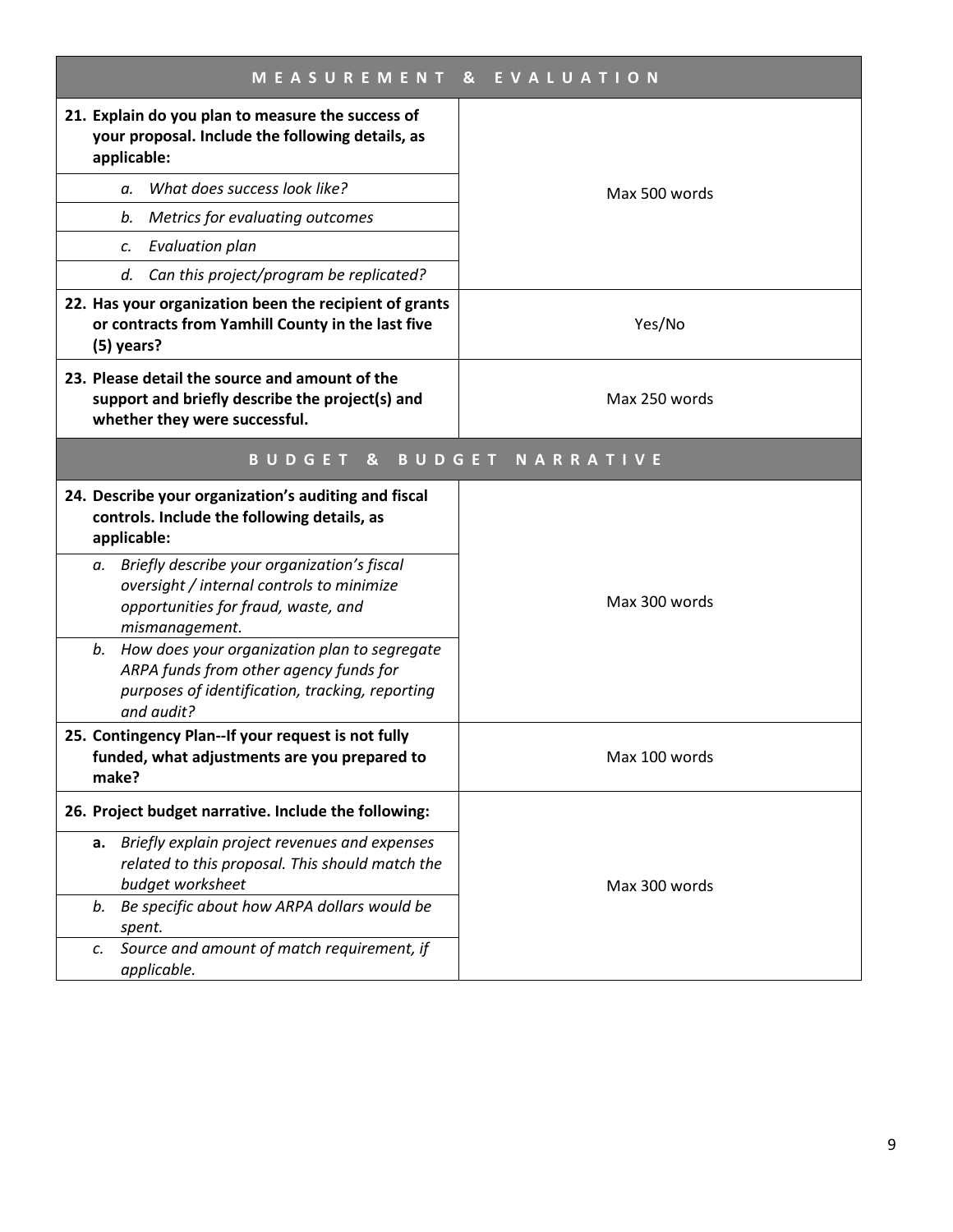| <b>BUDGET WORKSHEET</b> |                                   |                                           |        |
|-------------------------|-----------------------------------|-------------------------------------------|--------|
|                         | <b>Revenue Source Projections</b> | <b>Estimated Funding for this Project</b> | Match? |
| a)                      | Proposal request amount           | \$                                        |        |
| b)                      | Other government grants (list):   | \$                                        |        |
|                         | Other (list)                      | \$                                        |        |
|                         | Other (list)                      | \$                                        |        |
| C)                      | Donation/other fundraising        | \$                                        |        |
| d)                      | Internal/self-funding             | \$                                        |        |
| e)                      | Other (list)                      | \$                                        |        |
|                         | Other (list)                      | \$                                        |        |
|                         | <b>Total Revenues:</b>            | \$                                        |        |

*Note: Please identify any revenue sources that will be used for meeting the match requirement*

|    | <b>Expenses</b>                                    | <b>Proposed Project Budget</b> |
|----|----------------------------------------------------|--------------------------------|
| a) | Salaries/benefits                                  | \$                             |
| b) | Professional fees/contracted<br>services           | \$                             |
| C) | Program / Office Materials                         | \$                             |
| d) | Marketing / Printing                               | \$                             |
| e) | <b>Professional Development</b>                    | \$                             |
| f) | Supplies / Materials                               | \$                             |
| g) | Other (list)                                       | \$                             |
| h) | Other (list)                                       | \$                             |
| i) | <b>COVID Related Expenses (please</b><br>identify) | \$                             |
| j) | Other (list)                                       | \$                             |
| k) | Other (list)                                       | \$                             |
|    | <b>Total Expenses:</b>                             | \$                             |